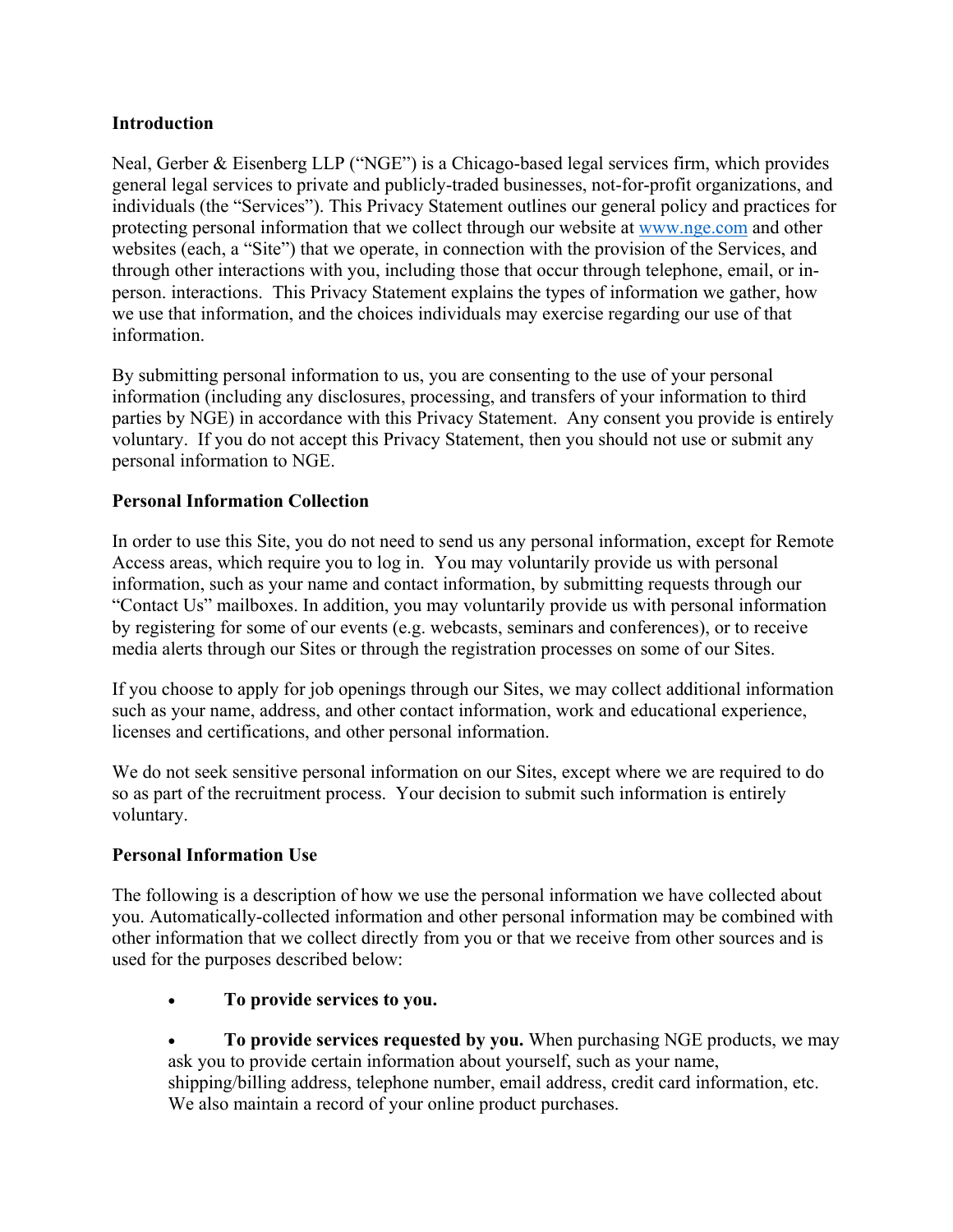**To provide our website and its functionalities to you.**

 **To respond to your requests.** If you contact us with a question or a request, we will use your information to respond to your request. For example, if you contact us via email with a question, we will use the information in that email and the email address you used to contact us to respond to you.

 **To conduct data analytics to support our website and business.** Typically, these analyses are done using aggregated or otherwise de-identified data. We use information, including automatically-collected information, to manage and improve our website and our business. For example, we use such information to:

o **Manage our business needs, such as monitoring, analyzing, and improving the services and the website's performance and functionality.** For example, we analyze website user behavior and conduct research and analysis about the way you and other users use our website; or

o **Manage risk and protect the website.** We use data to better protect our services, our website, and you by helping to detect and prevent fraud and abuse of the website and our services.

 **To market to you**. Information we collect about you and how you use and interact with the website and our services, ads, and other online content helps us to improve our website and offer additional products and services that we think might interest you. For example, we analyze information about user interactions with our marketing emails (such as whether emails have been opened or what content is clicked on) to determine whether those communications and ads are effective, and to understand what other website functionalities, products or services may interest you.

 **To conduct due diligence prior to engaging in a business relationship.** Prior to engaging in a business relationship with you, we may conduct due diligence exercises such as background checks and credit checks.

 **To meet our contractual obligations with you when we engage in a business relationship with you.**

- **To operate and improve our business.**
- **To maintain our records.**

 **For legal, contractual and safety purposes.** We will use your information as necessary to enforce the terms of our website; to comply with all applicable laws and regulations; to defend or protect us, our users, you, or third parties from harm or in legal proceedings; to protect our rights; to protect our security and the security of our users, employees, and property; to respond to court orders, lawsuits, subpoenas, and government requests; to address legal and regulatory compliance; to verify your identity or communications from you; to comply with contracts and other agreements to which we are a party; and to notify you of changes to our terms, policies, or practices.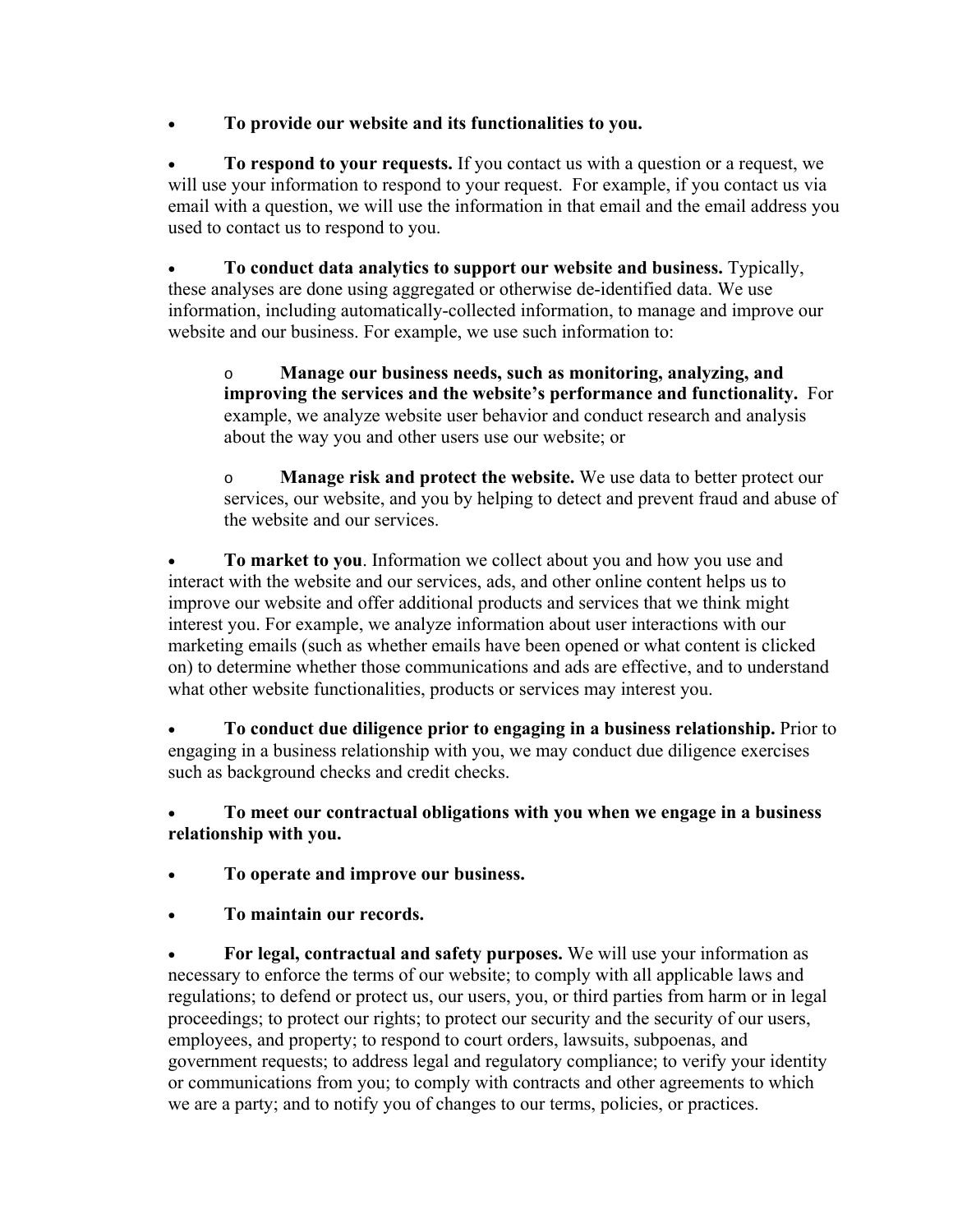- **To conduct internal monitoring and training.**
- **For other purposes for which you provide your consent.** We will use your information for other purposes which are disclosed to you at the time your information is collected, or for purposes which can be inferred from or are obvious given the circumstances of collection.

If you apply for job openings through our Sites, we may use this information to process and evaluate your application for employment and to communicate with you about employment opportunities. We may also retain and use this information to identify and communicate with you about future potential employment opportunities with us. If we elect to make an offer of employment, this information may become part of the employee file and may be used for other employment and work-related purposes.

We do not use profiling or make any decisions based solely on the automated processing of your personal information. We retain personal information for only so long as necessary for the intended purpose for which it was collected, unless a longer retention period is required or permitted by law or our document retention policies, which are based on professional standards and best practices.

# **Disclosures and Transfers**

NGE will not disclose an individual's personal information to third parties, except as set forth in this Privacy Statement, when we have the individual's permission to make the disclosure, or as necessary to fulfill the purpose for which the information was submitted. We also may use or disclose personal information as we believe to be necessary or appropriate (a) under applicable law (including to meet a national security or law enforcement requirement), (b) to comply with legal process or professional standards, (c) to protect our rights, privacy, safety or property and/or those of our affiliates or clients; or (d) in a merger, acquisition, bankruptcy, liquidation or asset sale.

NGE may use third-party service providers to provide administrative or operational support to NGE, or to provide engagement team resource services, and may disclose and transfer personal information to such service providers. We require all such service providers to protect the information we entrust to them and to use such information only as necessary to provide services to us. This transfer may result in data passing from one jurisdiction to another, including to and from the United States of America, and possibly other countries outside of the European Economic Area, some of which may not have been deemed by the European Commission to ensure an adequate level of protection for personal information. Accordingly, the level of safeguards and legal protections provided in such other non-European countries may not be as stringent as those under European data protection standards or the privacy laws of some other countries, possibly including your home jurisdiction.

In the event NGE goes through a business transition, such as a merger, or the acquisition or sale of all or a portion of its assets, your personal information may be among the assets transferred.

# **Cookies and Similar Technologies**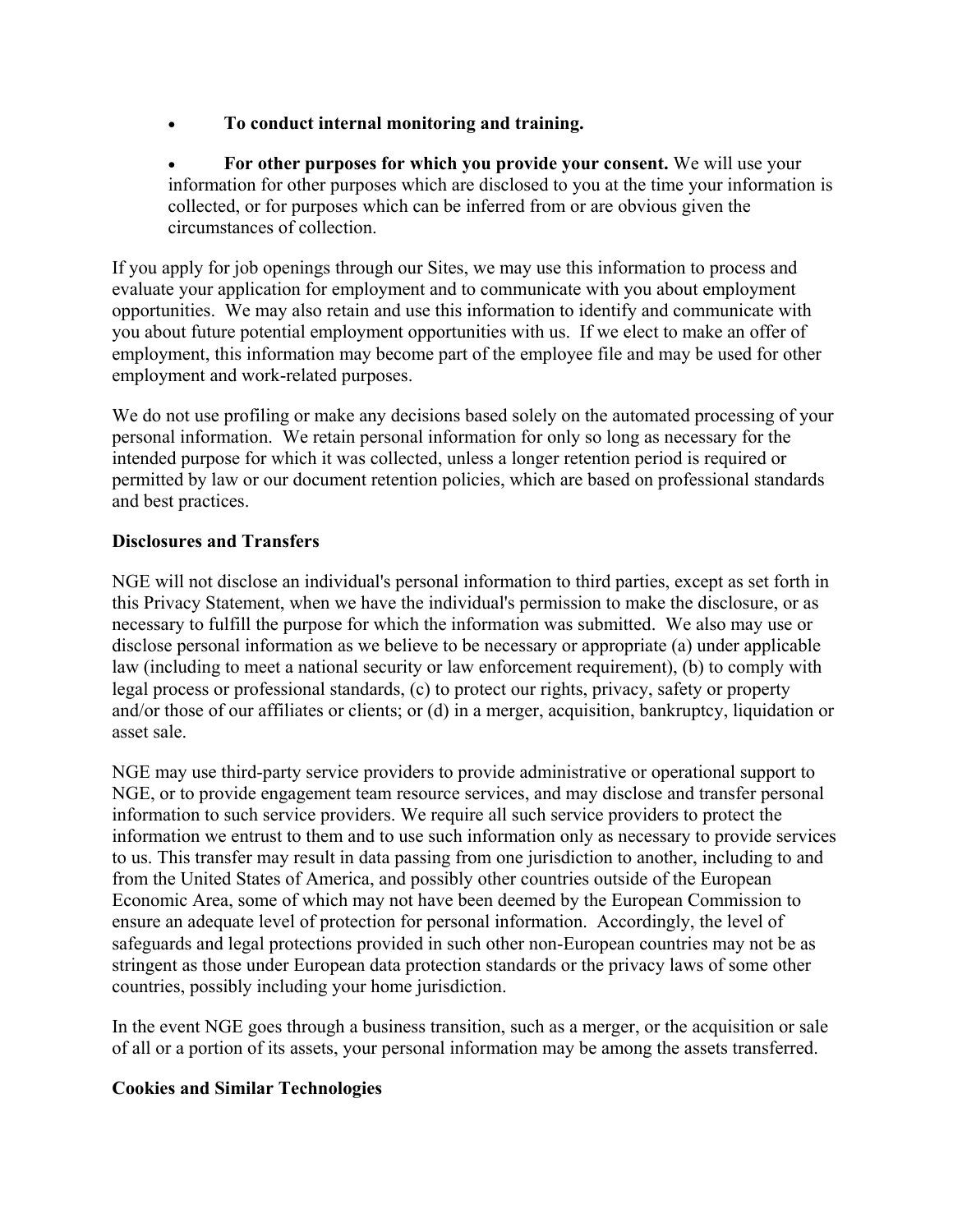NGE automatically collects certain information about users who access the Site, which may include a user's internet protocol address, location, browser type, internet service provider, referring/exit pages, operating system, as well as date and time stamps. To do this, we use "cookies," which are small data files stored on a user's computer to enhance your on-line experience when visiting our Site, and other tracking technologies. The use of "cookies" is common practice for most websites; however, most Web browsers include settings that allow users to decline cookies.

In addition, we use the services of Google Analytics, a web analytics service provided by Google, Inc. ("Google"). This analytical tool uses cookies and similar technologies to help analyze how users use the Sites. For more information about the collection and use of data through Google Analytics, please refer

to https://www.google.com/policies/privacy/partners. Google offers the ability to opt out from tracking through Google Analytics cookies; for more information, visit http://tools.google.com/dlpage/gaoptout.

# **Your Choices**

We offer certain choices about how we communicate with you and what personal information we obtain about you and share with others, described below.

# *Information Provided by You*

Depending on the activity, some of the information we ask you to provide is mandatory and some is voluntary. Whether or not to provide such information is completely your own choice. But if you choose not to provide the information we request, you may be unable to take advantage of certain functionalities on the Site.

# *Email*

You may unsubscribe from emails from us by clicking the Unsubscribe at the bottom of any promotional email from us. You may also contact us by email or postal address as noted below. Please include your current contact information and your requested changes.

# *Cookies*

We provide a variety of services on our website using cookies. We place cookies on your device in order to provide you with personalized access to essential services, enhance website functionality, and to show you offers and services tailored to your interests.

#### **What is a Cookie?**

A cookie is a small piece of data that a website can store on your hard drive that identifies your computer. Cookies help to navigate from page to page on a website, provide secure connections, gather statistics about the usage and effectiveness of our site, and remember preferences from a previous visit.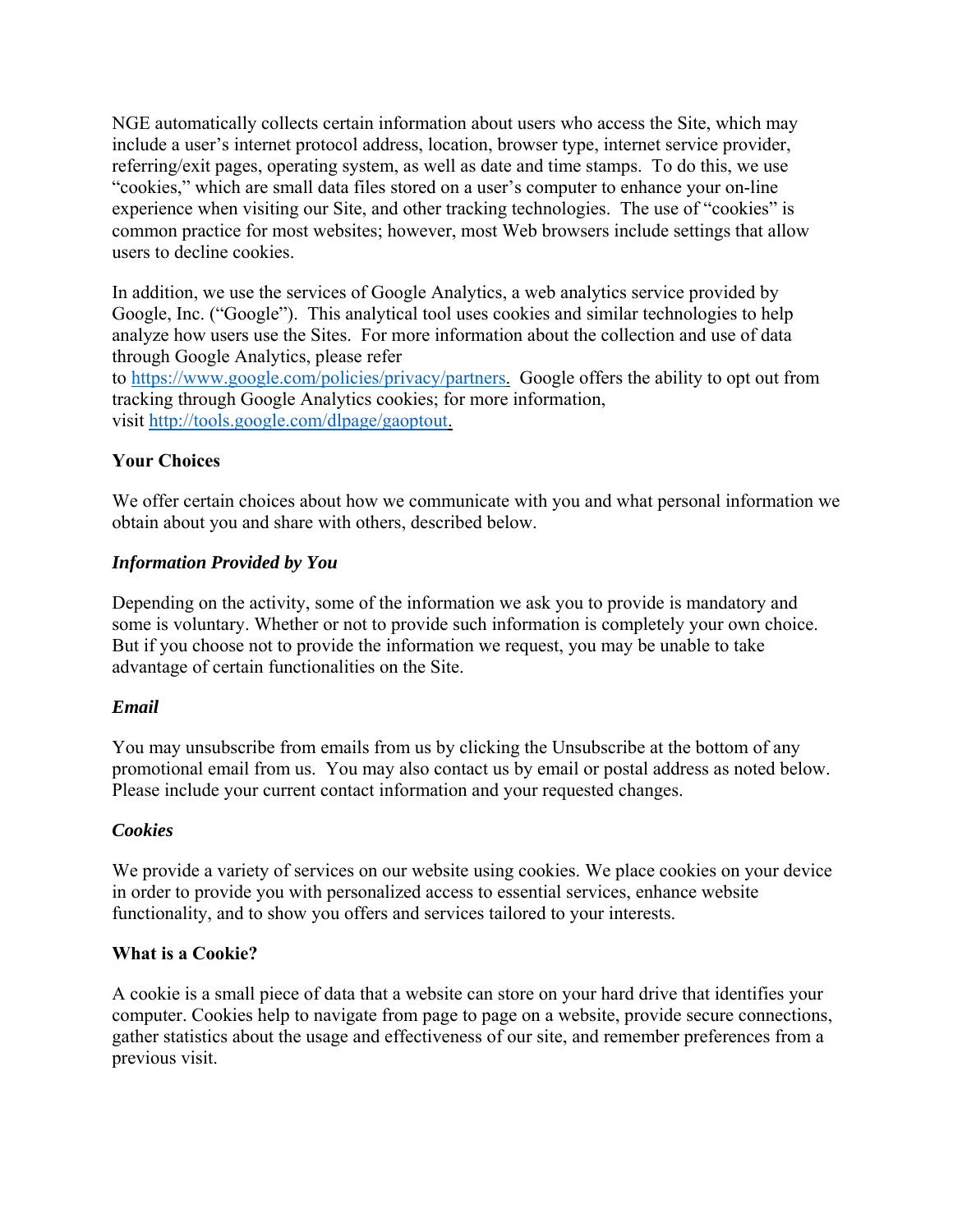We also use third-party services for analytics and interest-based advertising purposes. These service providers and ad partners may use cookies alone or in conjunction with unique identifiers, beacons, and other tracking technologies to collect information about you when you use our website and open our emails.

For example, we use Google Analytics to help us analyze how visitors use our websites and mobile applications. The information generated by the cookie, including your IP address, is transmitted to Google. This information is then used to evaluate visitors' use of the website and mobile applications, and to compile statistical reports on website activity for us. If you do not want any information to be collected and used by Google Analytics, you can install an **[opt-out](https://tools.google.com/dlpage/gaoptout?hl=None)** in your web browser.

# **Cookie Choices**

Most web browsers automatically accept cookies, but you can change your browser's settings to disable all or certain cookies. For more information on how to manage browser cookies, see http://www.allaboutcookies.org. Click on the links below to learn how to manage cookies on these browsers:

- [Google Chrome](https://support.google.com/accounts/answer/61416?co=GENIE.Platform%3DDesktop&hl=en)
- [Microsoft Edge](https://privacy.microsoft.com/en-us/windows-10-microsoft-edge-and-privacy)
- [Mozilla Firefox](https://support.mozilla.org/en-US/kb/enable-and-disable-cookies-website-preferences)
- [Microsoft Internet Explorer](https://support.microsoft.com/en-gb/help/17442/windows-internet-explorer-delete-manage-cookies)
- [Opera](https://www.opera.com/help/tutorials/security/privacy/)
- [Apple Safari](https://support.apple.com/kb/ph21411?locale=en_US)

Please note that by disabling or deleting cookies, you may not be able to access the full functionality of our website. Disabling or clearing cookies also may affect cookie-based opt-outs by either preventing you from using such cookie-based opt-outs or clearing opt-outs that you previously set.

You may control your advertising preferences or opt-out of certain Google advertising products by visiting the Google Ads Preferences Manager, available at **https://google.com/ads/preferences** or by visiting NAI's online resources at **http://www.networkadvertising.org/choices**.

Some of the third parties that we may work with may participate in the Digital Advertising Alliance's self-regulatory program, which provides consumers tools to opt-out of receiving interest-based advertising. Click **[here](http://optout.aboutads.info/)** to learn more about the DAA's WebChoices tool. To help control or block certain ads in mobile applications, you may choose to download and utilize the DAA mobile app by clicking **[here](http://youradchoices.com/appchoices)**. If you are an E.U. resident, visit Your Online Choices [here.](http://www.youronlinechoices.com/uk/your-ad-choices)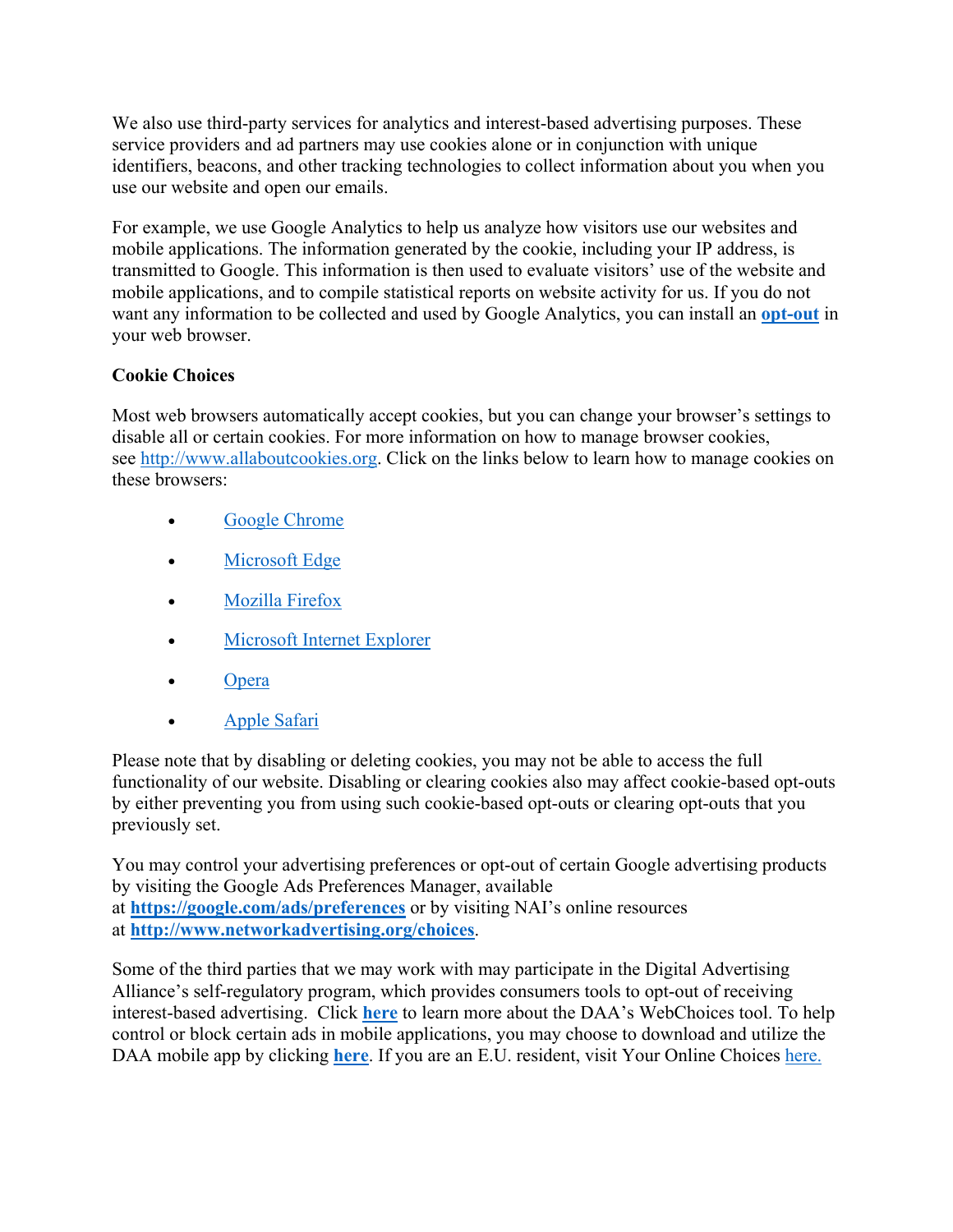You also can learn more about opting out of third parties' use of cookies used to tailor ads and other content by

visiting **http://www.networkadvertising.org/managing/opt\_out.asp** and **http://www.aboutad s.info/choices**.

# **Do Not Track Signals**

Some Web browsers incorporate a "Do Not Track" or similar feature that signals to websites with which the browser communicates that a visitor does not want to have his or her online activity tracked. Not all browsers offer a "Do Not Track" option and "Do Not Track" signals are not yet uniform. For this reason, NGE's Site does not respond to "Do Not Track" signals.

#### **Third-Party Sites**

This Site may contain links to Third-Party Sites. We are not responsible for the privacy practices of any third parties, including any third party operating any website or service to which the Site links. The inclusion of a link on the Site does not imply endorsement of the linked site or service by us. Please review the Privacy Policies of third parties to learn more about their privacy practices.

#### **Data Security**

The security of your personal information is important to us. We use reasonable physical, technical, and administrative safeguards to protect the information we process. However, no method of transferring data over the Internet or storing electronic data is completely secure. Therefore, while we strive to use reasonable and appropriate means to protect your personal information, we cannot guarantee absolute security.

#### **Minors**

This Site is not designed for or directed at persons 18 years of age or younger, and we do not intentionally collect information from anyone under the age of 18 through this Site.

# **Your California Privacy Rights**

Pursuant to applicable California law, including the CCPA, NGE makes the following disclosures regarding the personal information it collects: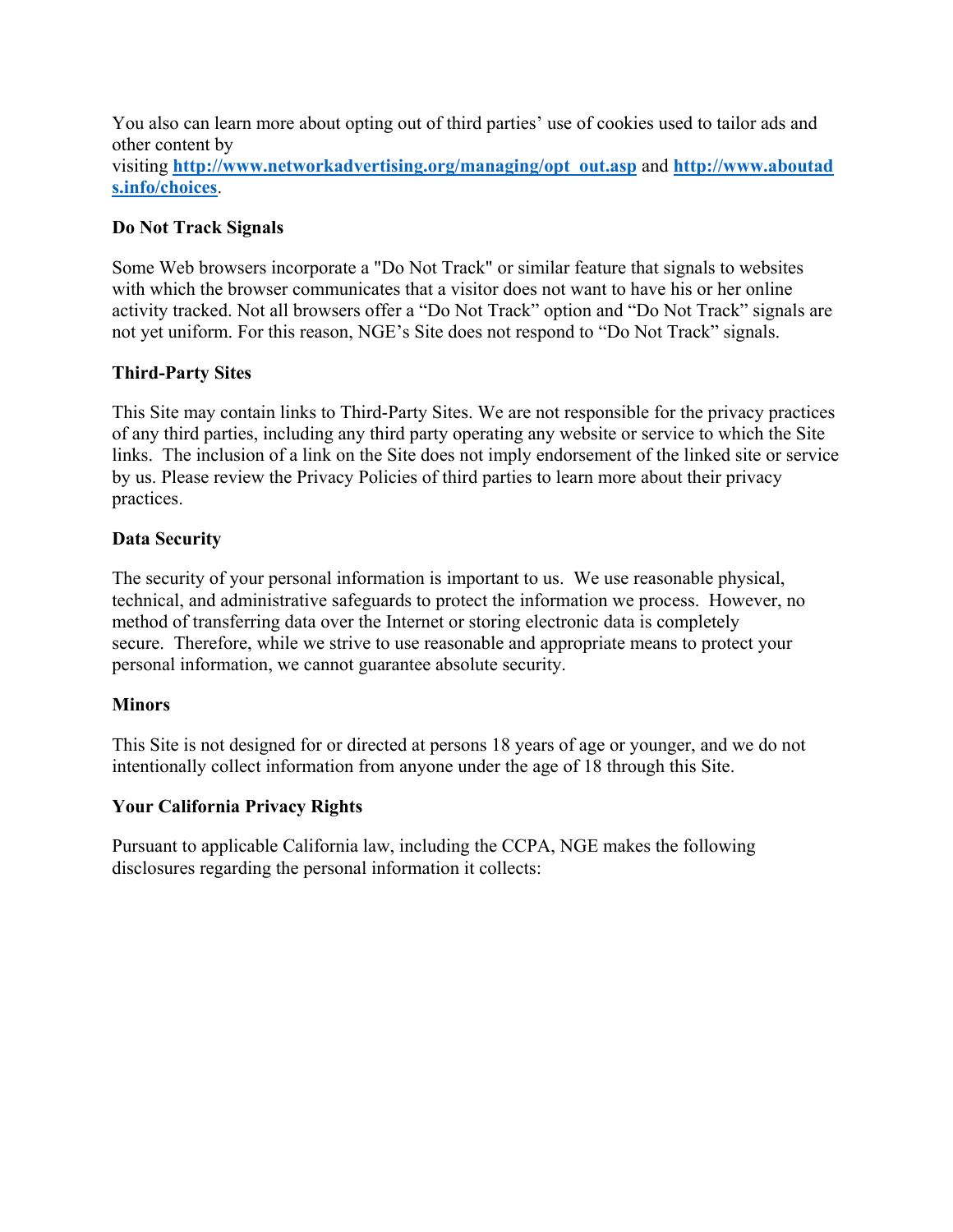| <b>Category of Personal</b><br><b>Information</b>                                                                                                                                                                                                 | <b>Category of</b><br><b>Source from</b><br><b>Which Data is</b><br><b>Collected</b> | <b>Purpose of Collection</b>                                                                                                                                                                                                                                                                                                           | Category<br>of Third<br><b>Parties to</b><br>Whom<br>Data is<br><b>Disclosed</b> |
|---------------------------------------------------------------------------------------------------------------------------------------------------------------------------------------------------------------------------------------------------|--------------------------------------------------------------------------------------|----------------------------------------------------------------------------------------------------------------------------------------------------------------------------------------------------------------------------------------------------------------------------------------------------------------------------------------|----------------------------------------------------------------------------------|
| Name, profession,<br>company name and<br>address, job title, e-mail<br>address, telephone number                                                                                                                                                  | Directly from<br>client                                                              | To operate and make our<br>services available to our<br>clients; to contact our clients;<br>identification and<br>authentication                                                                                                                                                                                                       | Our<br>Service<br>Providers                                                      |
| <b>Financial Information</b>                                                                                                                                                                                                                      | Directly from<br>client                                                              | To facilitate payment<br>processing                                                                                                                                                                                                                                                                                                    | Our<br>Service<br>Providers                                                      |
| Estate Planning and Tax<br>Information                                                                                                                                                                                                            | Directly from<br>client                                                              | To provide our legal services                                                                                                                                                                                                                                                                                                          | N/A                                                                              |
| <b>Client Asset and</b><br>Ownership Information                                                                                                                                                                                                  | Directly from<br>client                                                              | To provide our legal services                                                                                                                                                                                                                                                                                                          | N/A                                                                              |
| IP address, browser type,<br>domain name, the activities<br>of users' computers on our<br>Website, users' activities in<br>connection with our<br>advertisements and other<br>marketing and promotional<br>efforts, and other statistical<br>data | Cookies/action<br>tags and other<br>tracking<br>technologies                         | To improve the content and<br>functionality of our services<br>and Site, to monitor our Site's<br>use, to gather general<br>demographic information, to<br>conduct marketing and<br>promotional efforts, to allow us<br>to statistically monitor how<br>users are using our Site for<br>purposes of improving our<br>online offerings. | N/A                                                                              |

NGE has not sold consumers' personal information in the twelve (12) months preceding the Effective Date of this Privacy Statement.

If you are a California resident, pursuant to the California Consumer Protection Act (CCPA), you have the right to request:

- the categories of personal information NGE has collected about you;
- the categories of sources from which your personal information is collected;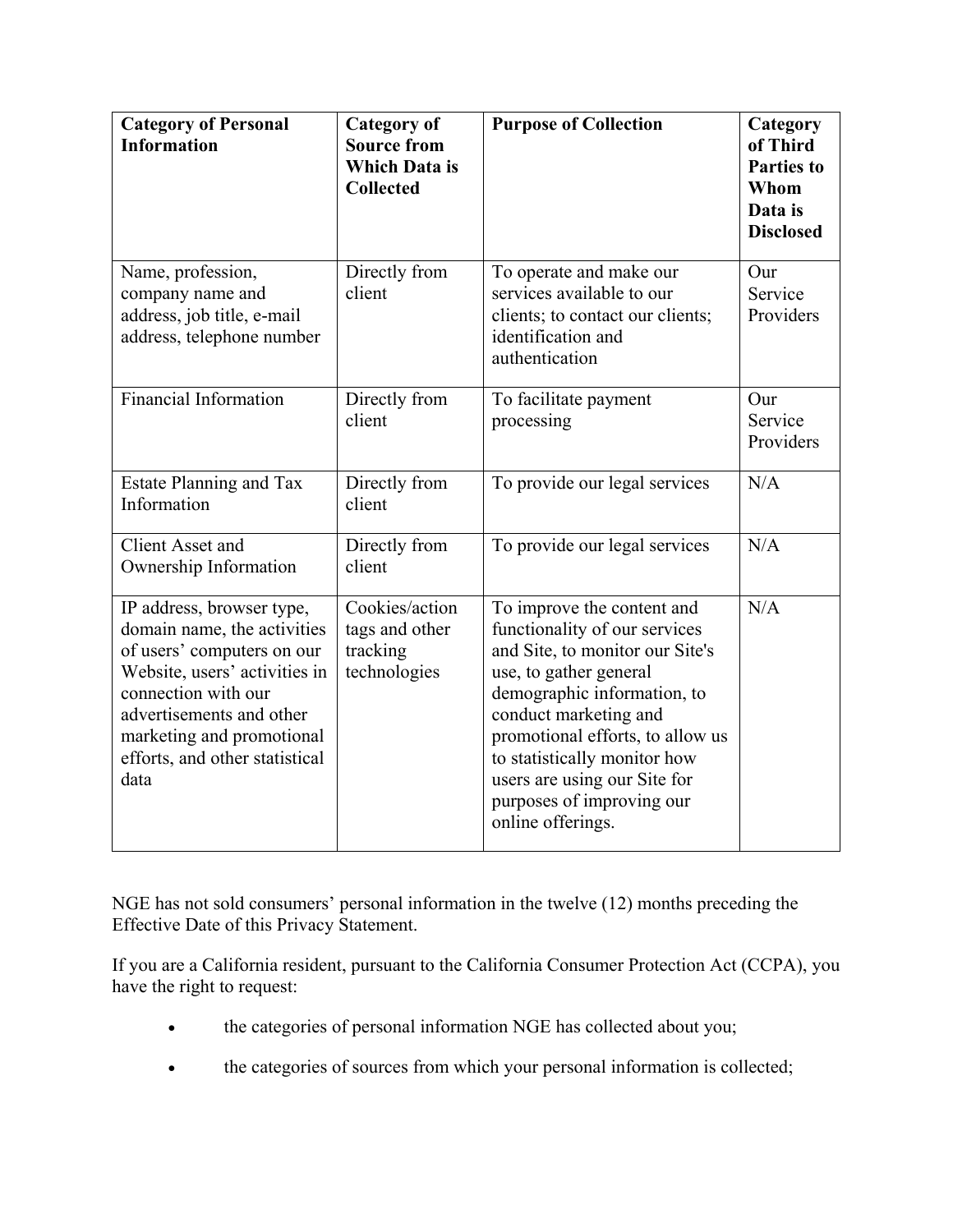the business or commercial purpose of collecting or selling your personal information;

- the categories of third parties with whom NGE shares your personal information;
- the specific pieces of personal information NGE has collected about you;
- the categories of personal information that NGE has sold about you and the categories of third parties to whom the personal information was sold, if applicable;
- deletion of your personal information; and
- an opt out of having your personal information disclosed or sold to third parties.

To submit a request, or designate an authorized agent to make a request under the CCPA on your behalf, please contact us at privacy@nge.com, our phone number 833-471-0008, or complete the web form located at www.nge.com/CCPA. To verify your identity when you submit a request, NGE will match the identifying information you provide us to the personal information we have about you. If necessary, we may ask you to provide additional information for verification or ask for your oral confirmation regarding your request.

However, NGE will not be required to comply with your request to delete your personal information if it is necessary for NGE to maintain your personal information in order to:

 complete the transaction for which the personal information was collected, provide a good or service requested by you, or reasonably anticipated within the context of NGE's ongoing business relationship with you, or otherwise perform a contract between you and NGE;

 detect security incidents, protect against malicious, deceptive, fraudulent, or illegal activity; or prosecute those responsible for that activity;

- debug to identify and repair errors that impair existing intended functionality;
- exercise free speech, ensure the right of another consumer to exercise his or her right of free speech, or exercise another right provided for by law;

 comply with the California Electronic Communications Privacy Act pursuant to Chapter 3.6 (commencing with Section 1546) of Title 12 of Part 2 of the Penal Code;

 engage in public or peer-reviewed scientific, historical, or statistical research in the public interest that adheres to all other applicable ethics and privacy laws, when NGE's deletion of the information is likely to render impossible or seriously impair the achievement of such research, if you have provided informed consent;

 to enable solely internal uses that are reasonably aligned with your expectations based on your relationship with the NGE;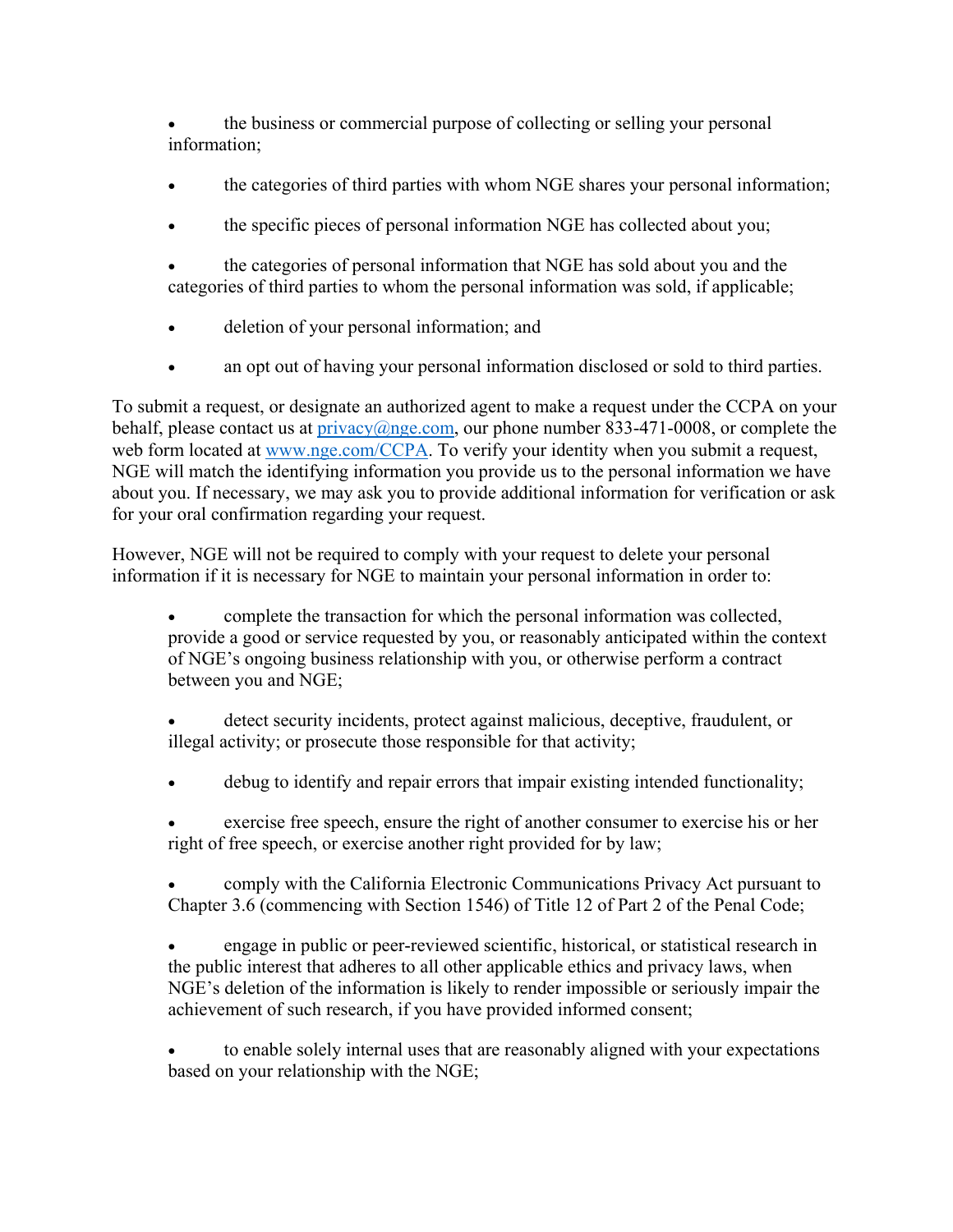- comply with a legal obligation; or
- otherwise use your personal information, internally, in a lawful manner that is compatible with the context in which you provided the information.

NGE will not discriminate against you in the event you exercise any of the aforementioned rights under CCPA, including, but not limited to, by:

- denying goods or services to you;
- charging different prices or rates for goods or services, including through the use of discounts or other benefits or imposing penalties;
- providing a different level or quality of goods or services to you; or
- suggesting that you will receive a different price or rate for goods or services or a different level or quality of goods or services

# **Individuals Within the European Union**

If you are a resident of the European Union and your inquiry with NGE has not been satisfactorily addressed, or if you believe we are processing your personal information not in accordance with the law or this Privacy Statement, you may file a complaint to the Data Protection Authority in your country of residence.

# *Controllers of Personal Data*

Neal, Gerber & Eisenberg LLP 2 North LaSalle Street, Ste. 1700 Chicago, IL 60602 is the data controller of the personal data processed through the website.

# *Legal Bases for Processing Personal Data*

If you are an individual located in the European Union (EU), we collect and process personal data about you where we have a legal basis for doing so under applicable EU laws. This means we collect and process your data only when:

- It is necessary for a legitimate interest (which is not overridden by your individual privacy interests), such as preventing fraud, improving our website, and increasing the security of the website and network infrastructure;
- You have consented to this collection and processing for a specific purpose;
- It is necessary to fulfil our contractual obligations; or
- It is necessary to comply with a legal obligation.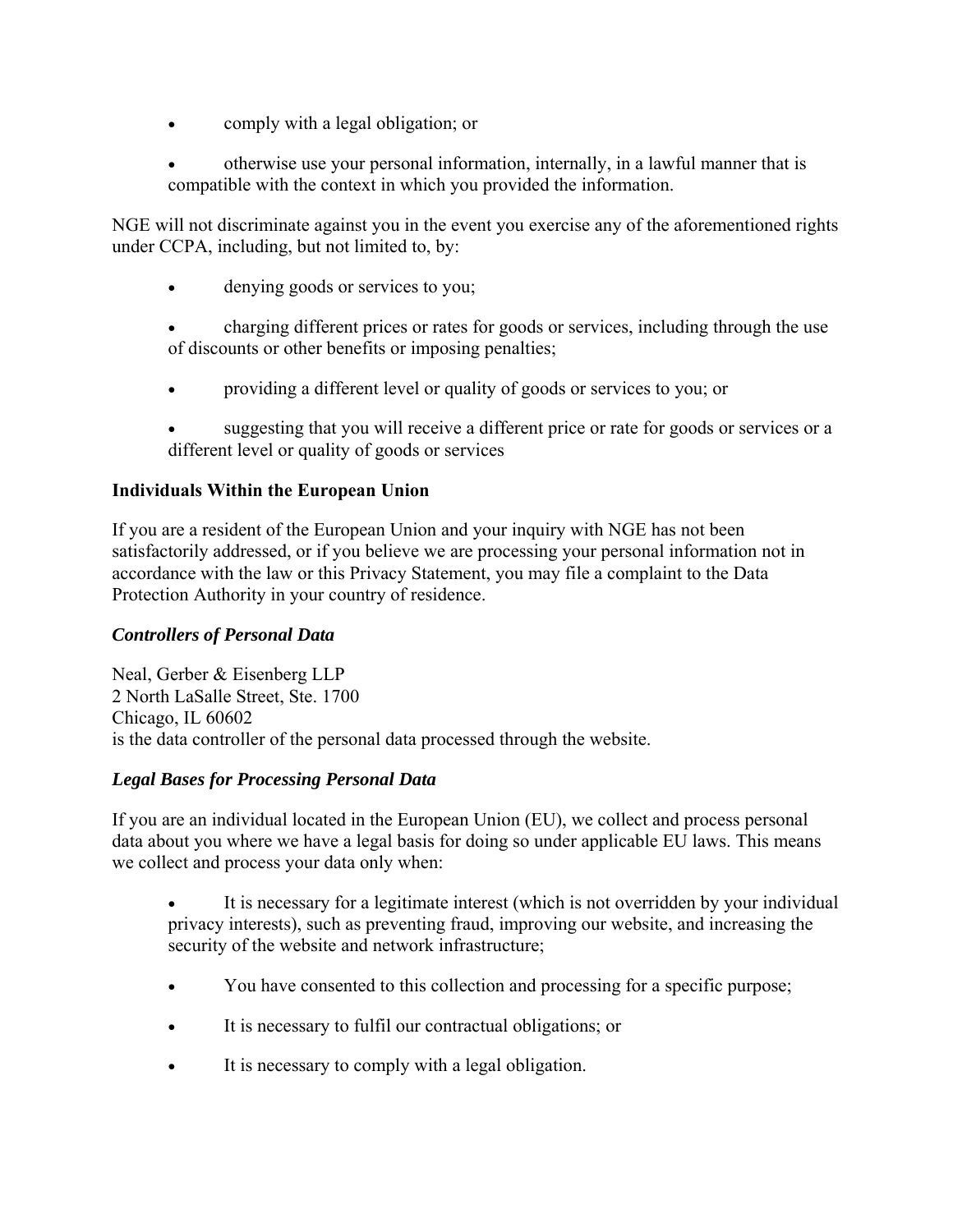Where we rely on your consent to process your personal data, you have the right to withdraw or decline consent at any time. An example of where we rely on your consent to process your personal data includes sending you our newsletter and marketing emails. If you wish to withdraw your consent, please contact us at  $\frac{\text{prior}(a)}{\text{prior}(a)}$ 

Some examples of our legitimate interests for processing personal data include:

- Website and network security;
- Customer support;
- Marketing to current customers;
- Fraud prevention; or
- Improving our website.

Where we rely on our legitimate interests to process your personal data, you may have the right to object. More information on exercising this right can be found in the Individual Rights section below.

If you have any questions about or need further information concerning the legal basis on which we collect and use your personal data, please contact us at  $\text{privacy}(a)$ nge.com.

# *Individual Rights*

If you are located in the EU, you have certain rights under EU data protection law with respect to your personal data, including the right to request access to, correct, and delete your personal data. You may also have the right to receive a copy of your personal data in a commonly-used and machine-readable format, and to transmit such data to another controller. You also may object to processing of your personal data, or ask that we restrict the processing of your personal data in certain instances.

To request deletion of, access to, or to make changes to your personal data, or to any of the rights in this section, please email us at  $\text{privacy}(a)$ nge.com. Please note that not all requests can be honored.

# *Transfers, Storage, and Processing*

Our website is operated from and hosted on servers located in the United States. If you access and use our website from a location outside of the United States, any personal data you provide to us or that is otherwise collected may be transferred to and processed in the United States or any other jurisdiction in our sole discretion. The laws that apply to the use and protection of personal data in the United States or other countries or jurisdictions to which we transfer, or in which we process, personal data may differ from those of your country of residence. Users who access or use our website from jurisdictions outside of the United States do so at their own choice and risk, and are solely responsible for compliance with local law. While we take steps to safeguard your personal data, the United States has NOT been deemed by the European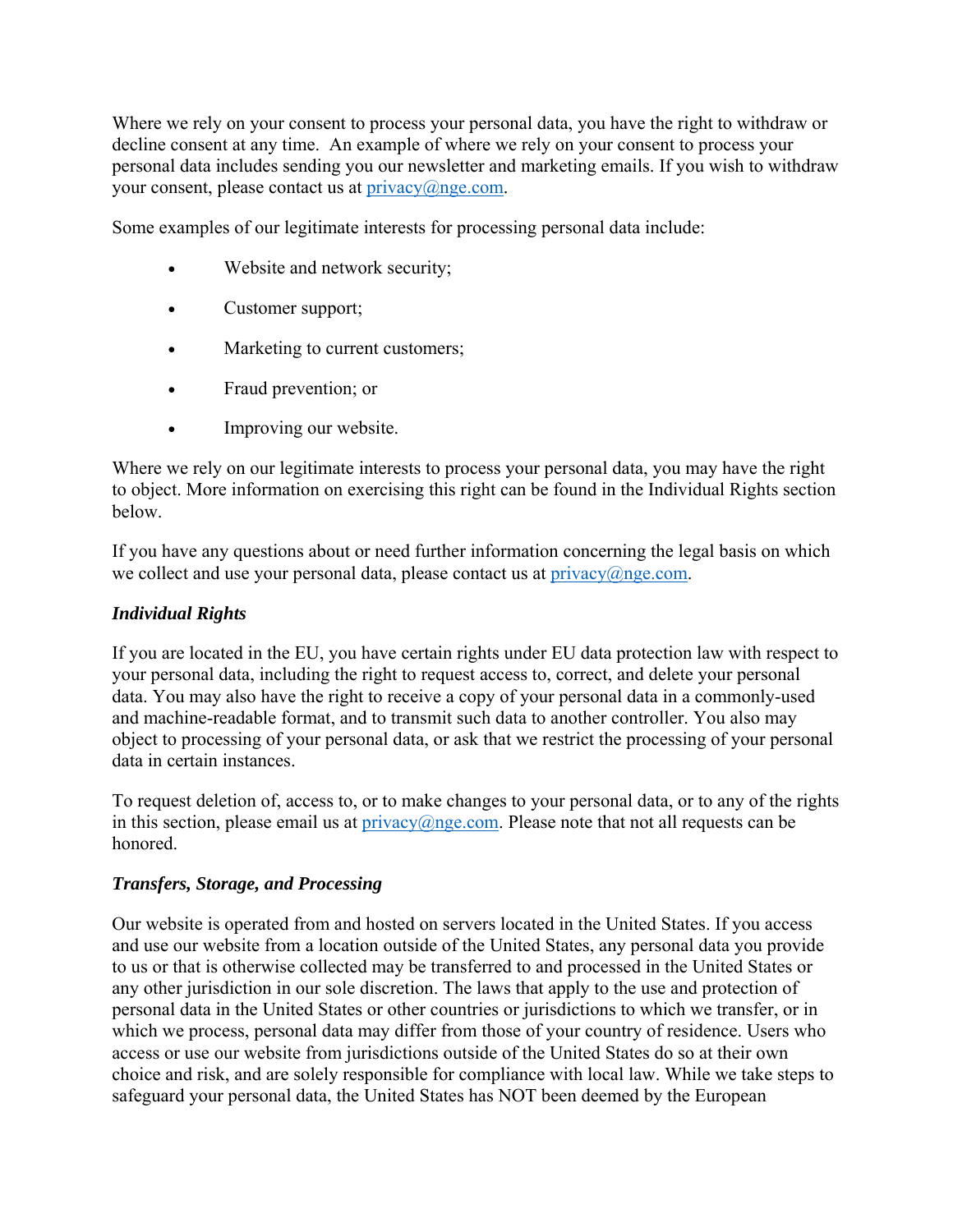Commission to ensure an adequate level of protection for personal data. Accordingly, the level of protection provided in the United States or other non-EU countries and jurisdictions from which you may access our website may not be as stringent as that under EU data protection standards or the data protection laws of some other countries, possibly including your home jurisdiction.

# **Enforcement and Dispute Resolution**

We will investigate and attempt to resolve complaints and disputes regarding our use and disclosure of personal information in accordance with this Privacy Statement. We encourage interested persons to raise any concerns with us using the contact information below.

# **Privacy Statement Changes**

NGE reserves the right to amend or modify this Privacy Statement from time to time. We will post any revised Privacy Statement on this Site, or a similar website that replaces this Site. By continuing to use any of our Sites after we post any revised Privacy Statement, you agree that the terms of the revised Privacy Statement as of the effective date will apply to information previously collected or collected in the future, as permitted by law.

# **How to Contact Us**

Questions, comments, or complaints about Neal Gerber Eisenberg LLP's Privacy Statement or data collection and processing practices can be e-mailed to  $\text{privacy}(a)$  nge.com, or sent to us using the contact details below:

Matthew Baker, Director of Compliance & Information Governance Neal, Gerber & Eisenberg LLP 2 North LaSalle Street, Ste. 1700 Chicago, IL 60602

# **Cookies and Other Tracking Technologies**

*Social Media Providers***.** We have presence on several social media platforms so that we can share information about our firm and our services with you. Information collected by social media platforms when you interact with their services is governed by the social media platforms' respective privacy policies. For more information about how you can customize your privacy settings and how third-party social media websites handle your personal information, please refer to their privacy policies. You can learn more about privacy practices of each platform by clicking on "Privacy Policy" next to the platform's name below. You can also learn about their use of cookies by clicking on "Cookie Policy."

- **LinkedIn** <u>Privacy Policy</u> and [Cookie Policy](https://www.linkedin.com/legal/cookie-policy)
- **•** Twitter <u>Privacy Policy</u> and [Cookie Policy](https://help.twitter.com/en/rules-and-policies/twitter-cookies)

**Analytics Providers and Advertising Networks.** We allow certain analytics providers and online advertising networks and partners, such as those listed below, to set cookies and other